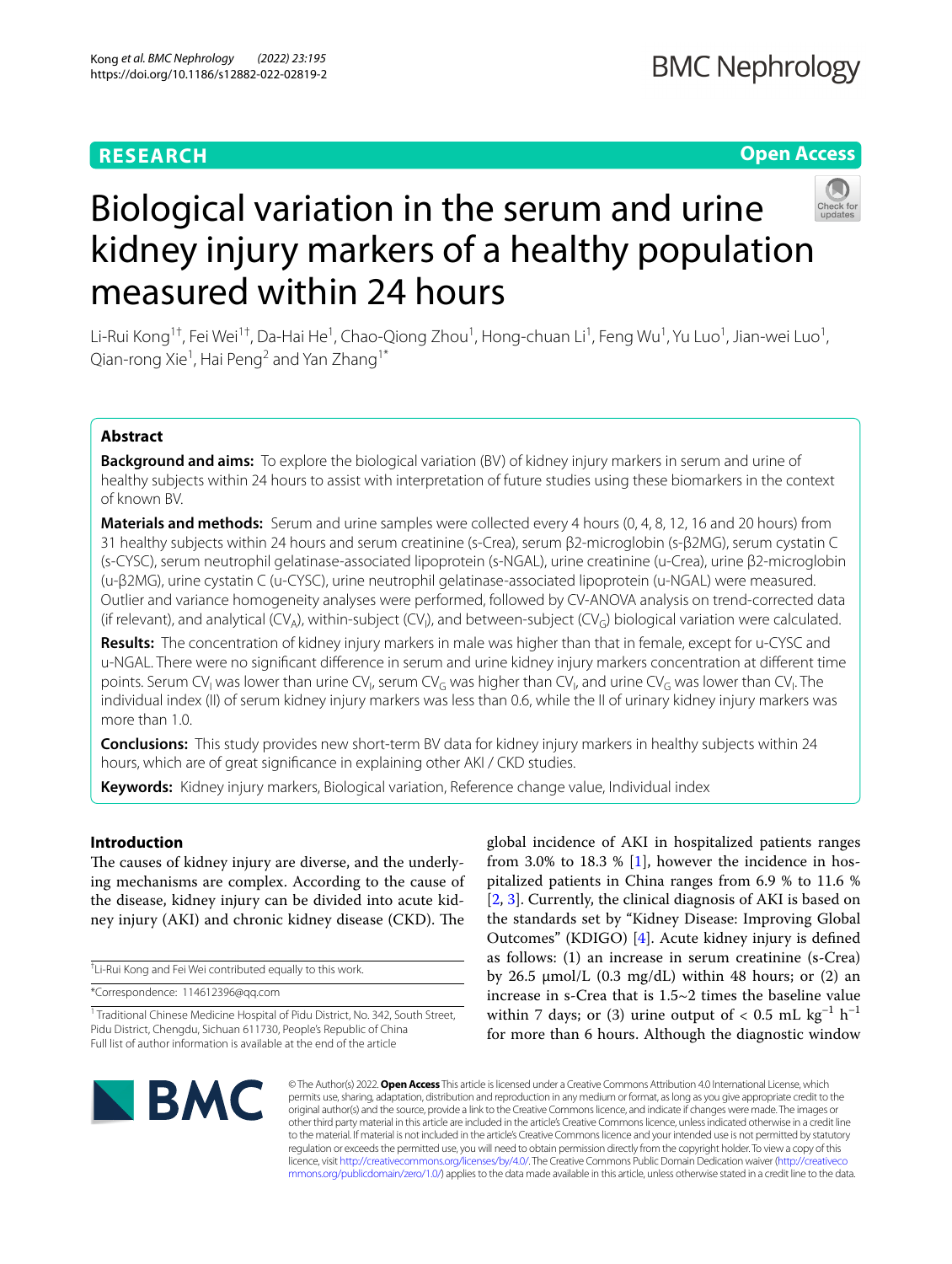is advanced to 48 hours, changes in s-Crea levels are afected by body weight, age, sex, drugs, muscle content, and protein intake; furthermore, when the glomerular fltration rate (GFR) is signifcantly reduced to below 50%, the s-Crea level begins to increase. In addition, urine output is easily afected by physiological reactions, pathological factors, and drugs, such as diuretics; therefore, the sensitivity and specificity of the KDIGO standard in diagnosing AKI are not high, and it is particularly important to fnd biomarkers for the early diagnosis of AKI.

A new marker,  $β_2$ -microglobulin ( $β_2MG$ ), can be used as a potential serum marker for a GFR. An increase in urinary β<sub>2</sub>MG (u-β<sub>2</sub>MG) excretion can be used as an indicator of kidney tubular injury, and this might have new value in evaluating glomerular fltration function and kidney tubular diseases. Cystatin C (CYSC) is a good marker that refects glomerular dysfunction faster and is more sensitive than Crea [\[5](#page-6-4)]. CYSC can be freely fltered by the kidney, reabsorbed, and degraded in the proximal convoluted tubule of the glomerulus. Moreover, CYSC is not excreted by the kidney tubule. CYSC can meet the requirements of ideal endogenous GFR markers and is a new sensitive index for evaluating GFR [\[6](#page-6-5)]. Furthermore, human neutrophil gelatinase-associated lipocalin (NGAL) is helpful in identifying early kidney tubular injuries. The expression of NGAL in serum and urine increases signifcantly after 2 hours, and this occurs earlier than that of other markers; thus, NGAL is considered one of the most efective early markers of AKI [\[7](#page-6-6), [8\]](#page-7-0). However, diferences in the diagnosis of AKI are due to the progression of the disease and/or the change in the treatment, rather than nonspecifc variations among individuals. Therefore, it is important to study the biological variation (BV) of kidney injury markers in a healthy population within 24 hours.

The European Federation of Clinical Chemistry and Laboratory Medicine (EFLM) conducts a meta-analysis of the biological variation estimates of biomarkers, and establishes various biomarker biological variation databases for interpreting clinical experimental results and defning analytical performance specifcations [\[9](#page-7-1)[–11](#page-7-2)]. Currently, research on kidney markers locally and in other counties mainly focuses on the diurnal biological variation in the disease state  $[12-14]$  $[12-14]$  . There have not been reports on the standardized biological variation in serum and urine samples of a healthy population within 24 hours. Jonker et al. published a research review on kidney marker BV [\[15](#page-7-5)]. Only some kidney markers obtained valuable BV data, such as CYSC, and further research is needed to obtain more data. Thus, the purpose of this study was to determine the distribution levels of Crea,  $β_2MG$ , CYSC, and NGAL in the serum and urine of healthy individuals within 24 hours, and to study the biological variation in the biomarkers from the collected samples.

## **Material and methods**

## **Study population and protocols**

Samples were collected from 31 healthy volunteers from September to November 2019 in the Chengdu Pidu Traditional Chinese Medicine Hospital, including 17 males (median age, 30 years; range, 21–54 years) and 14 females (median age,  $33$  years; range,  $18-48$  years). There were no signifcant diferences in their age, blood pressure, or heart rate ( $P > 0.05$ ). The inclusion criteria were: healthy individuals without chronic diabetes, hypertension, goiter, cardiovascular and cerebrovascular diseases, no history of medication, and a stable lifestyle. All participants participated in the completion of the questionnaire survey to verify their health status, collect information about lifestyle, and conduct related physical examinations to ensure that all inclusion criteria were met [[16](#page-7-6)]. Participants were fed a normal diet (8:00, 12:00, and 19:00) and had sleep as usual. The research plan was approved by the Ethics Committee of Chengdu Pidu District Hospital of Traditional Chinese Medicine, and written informed consent was obtained from each participant.

#### **Sample collection and handling**

After a time interval of 4 hours (0, 4, 8, 12, 16, and 20 hours), six serum samples were collected within 24 hours. The serum had naturally precipitated from the whole blood samples after being placed at room temperature for 30-90 min. The blood was centrifuged at 3,000 g for 10 min, and the serum was transferred to an Eppendorf tube and was stored at -70 °C until it was analyzed. Urine was collected at the same time point, packed in Eppendorf tube, and stored in a -70 °C freezer for testing.

The specimens were thawed at room temperature, and the concentrations of the bio- markers were determined by the same operator using a Hitachi 7180 automatic biochemical analyzer system. Before testing, the analyzer was calibrated in accordance with the manufacturer's instructions, and all samples of the participants were tested twice. β2MG, CYSC, and NGAL were determined by the latex immunoturbidimetry. Crea was determined by the highly specifc sarcosine oxidase method. The measured value of the method can be traced to the highest standard ID-MS method for the determination of Crea, and the measurement performance can meet clinical requirements. Internal quality control uses two levels of quality control products. The batch number of Crea was 48811/45813, which was provided by the Biorad Company of the United States. The batch number of  $β<sub>2</sub>MG$  and CYSC was 68912, and the batch number of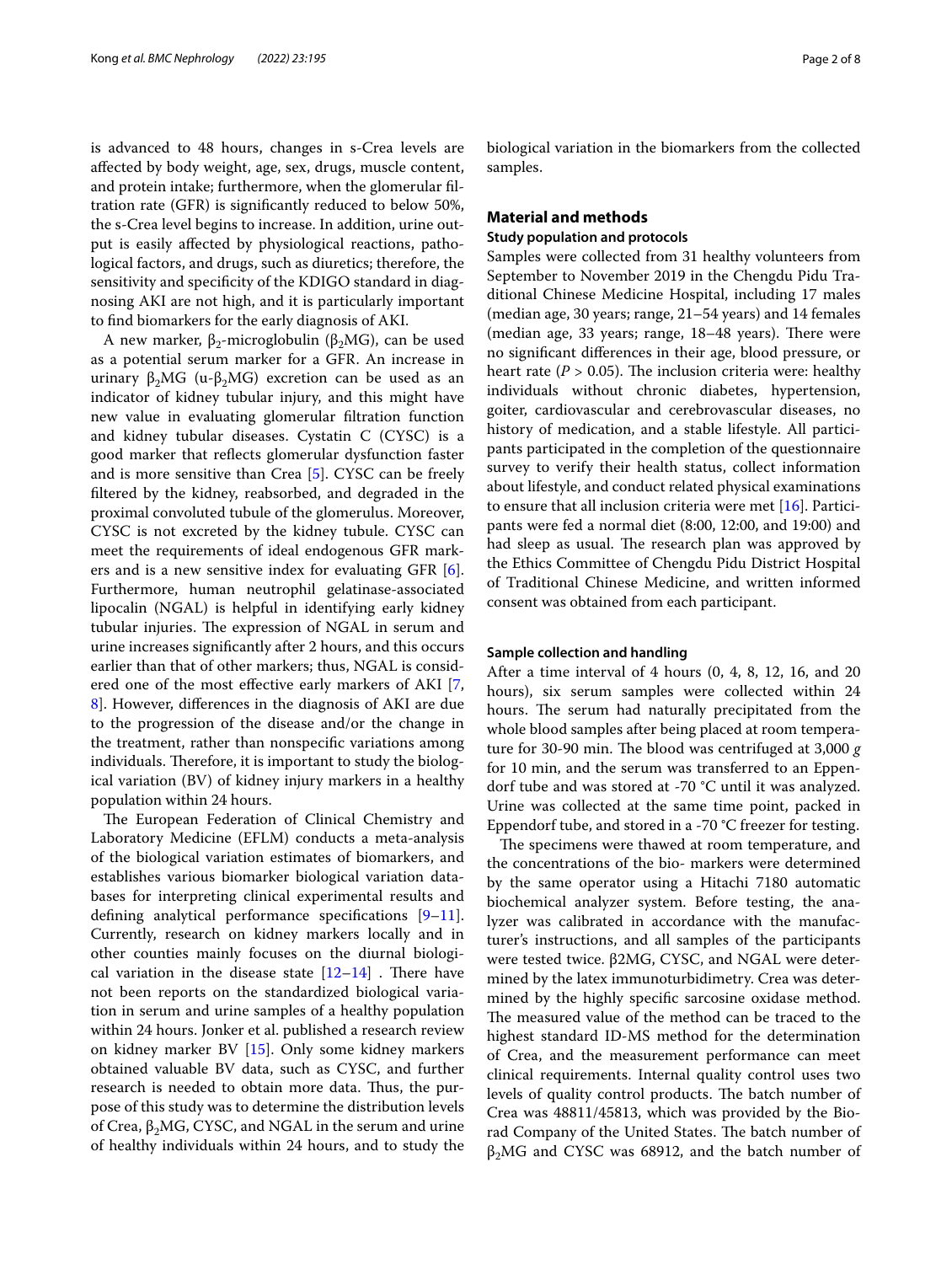NGAL was 0619021, which were provided by Sichuan Maccura Industrial Company.

#### **Statistical analysis**

Student's t-test was used to test the diference in average values between male and female groups, and *P* <0.05 was considered to indicate statistical significance. The Shapiro-Wilk test was used to verify whether the test data were normally distributed [\[17](#page-7-7)]. Logarithmic transformation of the data with skewed distribution was performed, and the Dixon WJ criterion was used to process outliers [\[18](#page-7-8)]. The analytical variation  $(CV_A)$  was obtained from repeated measurement data in the same analysis batch. The Bartlett and Cochran tests  $[19, 20]$  $[19, 20]$  $[19, 20]$  were used to calculate within-subject biological variation  $\left(\mathrm{CV}_\mathrm{I}\right)$  and between-subject variation (CV<sub>G</sub>). The 95% confidence interval (CI) was calculated according to Roraas  $[21]$  $[21]$  $[21]$ . The reference change value (RCV) and individual index (II) were calculated according to Harris [\[22](#page-7-12)].  $CV_T$  is the total number within subject's variation, and Z is the probability of statistical significance (at 95% CI,  $Z = 1.96$ ), and calculations were performed as follows:

$$
CV_A = \binom{SD}{X} \times 100\% \tag{1}
$$

$$
CV_{I} = (CV_{T}^{2} - CV_{A}^{2})^{\frac{1}{2}}
$$
 (2)

$$
CV_{G} = (CV_{T}^{2} - CV_{I}^{2} - CV_{A}^{2})^{1/2}
$$
 (3)

$$
RCV = 2^{1/2} \times z(CV_A^2 + CV_1^2)^{1/2}
$$
 (4)

$$
II = \frac{CV_I}{CV_G} \tag{5}
$$

## **Results**

# **Minimum–maximum concentration ranges for kidney injury markers**

We collected six samples from 31 people within 24 hours, including 186 serum samples and 186 urine samples. After repeated measurement, 744 results could be analyzed. Within 24 hours, the concentrations of s-Crea, s-β<sub>2</sub>MG, s-CYSC, s-NGAL, u-Crea, u-β<sub>2</sub>MG, u-CYSC, and u-NGAL were skewed. As described in the methods section, outlier detection was performed for each analyte, with No. 29 s-β<sub>2</sub>MG and 22 u-β<sub>2</sub>MG excluded. The changes in the concentrations of biomarkers are shown in Fig. [1](#page-3-0).

# **Demographic characteristics and concentrations of kidney injury markers of healthy subjects**

The characteristics of subjects were presented in Table [1](#page-4-0). Baseline characteristics of 31 healthy subjects were not significant, except for BMI. There were signifcantly diference in serum and urinary kidney injury markers between male and female  $(P<0.05)$ . The serum and urinary kidney injury markers were higher in male than in female, except u-CYSC and u-NGAL. These data are shown in Table [1.](#page-4-0)

# **Concentrations of kidney injury markers at diferent collection time points**

The levels of s-Crea,  $s-\beta_2 MG$ , s-CYSC, s-NGAL, u-Crea, u-β2MG, u-CYSC, and u-NGAL at diferent collection time points (0, 4, 8, 12, 16 and 20 hours) within 24 hours were not statistically signifcant (*P* > 0.05). These data are shown in Table [2](#page-4-1).

# **Components of biological variation, RCVs and IIs for kidney injury markers**

The  $CV_A$ ,  $CV_I$ ,  $CV_G$ , RCV, and II at a 95 % CI for the serum and urine biomarkers of kidney injury showed diferent individual diferences between males and females. These data are shown in Table [3](#page-5-0).

## **Discussion**

Biological variation research requires strict time and resource management, and is a challenging study. Our study is the frst time to evaluate the serum and urine specimens of kidney injury markers simultaneously within 24 hours. Baseline characteristics of 31 healthy subjects were not significant, except for BMI. There were signifcant diferences in serum and urine kidney injury markers between females and males. Consistent with previous studies, Crea was higher in male than in female [[23\]](#page-7-13), while NGAL in urine was higher in female than in male [[24](#page-7-14), [25](#page-7-15)]. Contrary to previous studies, our u-CYSC was higher in female than in male [[25\]](#page-7-15), while s-β<sub>2</sub>MG was higher in male than in female [[26](#page-7-16)]. The concentration levels of kidney injury markers collected at diferent time points were not statistical signifcant. The  $CV_{I}$  of serum samples of 31 healthy subjects was around 5–10%, the  $CV_I$  of urine specimens was above 40%, and the  $CV_{I}$  of kidney injury serum markers was lower than urine  $CV<sub>I</sub>$ , consistent with the report of related studies [[27–](#page-7-17)[31](#page-7-18)]. Serum  $CV_G$  was all higher than  $CV_{I}$ , and urine  $CV_{G}$  was lower than  $CV_{I}$ .  $CV_{I}$  is important for personalized reference intervals, and  $CV<sub>G</sub>$  is important for population-based reference intervals. RCV and II calculated using biological variation data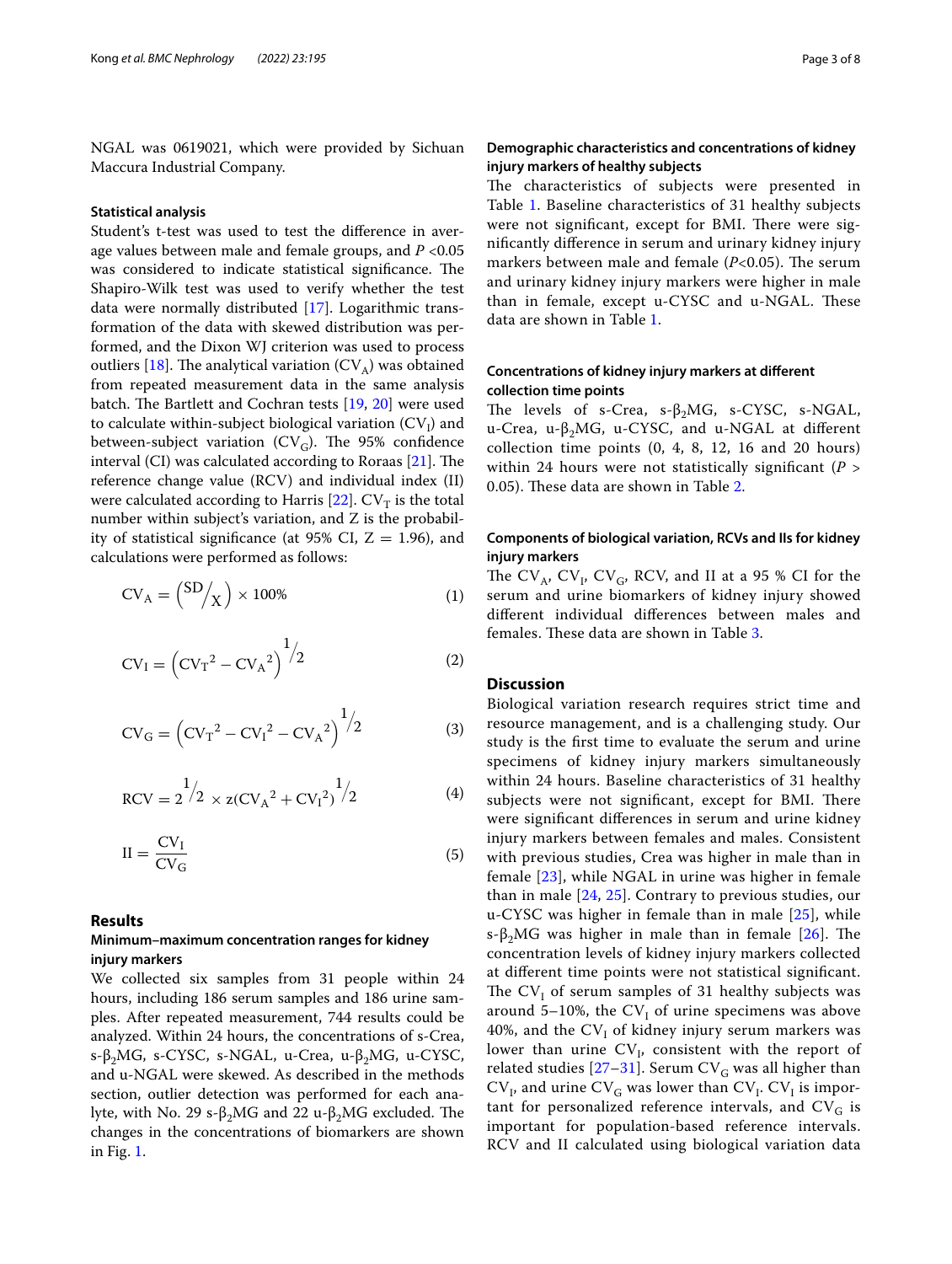

<span id="page-3-0"></span>infuence the application of reference intervals in the clinic.

S-Crea [[32–](#page-7-19)[34\]](#page-7-20) is still the basis of KDIGO's defnition and staging of kidney injury. The level of s-Crea is relatively stable, it is not reabsorbed by the kidney tubules, the excreted amount is small, and the measurement is cheap, and thus, it has always been the most extensive clinical test index for evaluating kidney function, but it also has many limitations, including kidney tubular secretion and its related with the muscle mass, age, and sex of patients. Crea is a late-stage and nonspecifc marker of kidney injury [ $35$ ]. In this study, the  $\mathrm{CV}_\mathrm{I}$  and  $CV<sub>G</sub>$  of s-Crea within 24 hours were 7.41% (95% CI,

6.67–8.33) and 24.82 % (95% CI, 19.83–33.17), respectively, which were higher than the short-term biological variation reported by Carobene and Judith [\[36,](#page-7-22) [37](#page-7-23)]. The values of  $CV_{I}$  and  $CV_{G}$  of u-Crea at 24 hours were 47.40% (95% CI, 42.64–53.38) and 37.58% (95% CI, 30.03–50.23), which were higher than the values published in the biological variation database data in 2014 [[38](#page-7-24)], EuBIVAS of the EFLM  $[11]$  $[11]$  $[11]$ . The cause of elevated BV was diferent from the time of specimen collection, and we collected specimens at diferent time points within 24 hours.

The biomarker  $\beta_2 MG$  is produced, synthesized, and released constantly in individuals with a normal kidney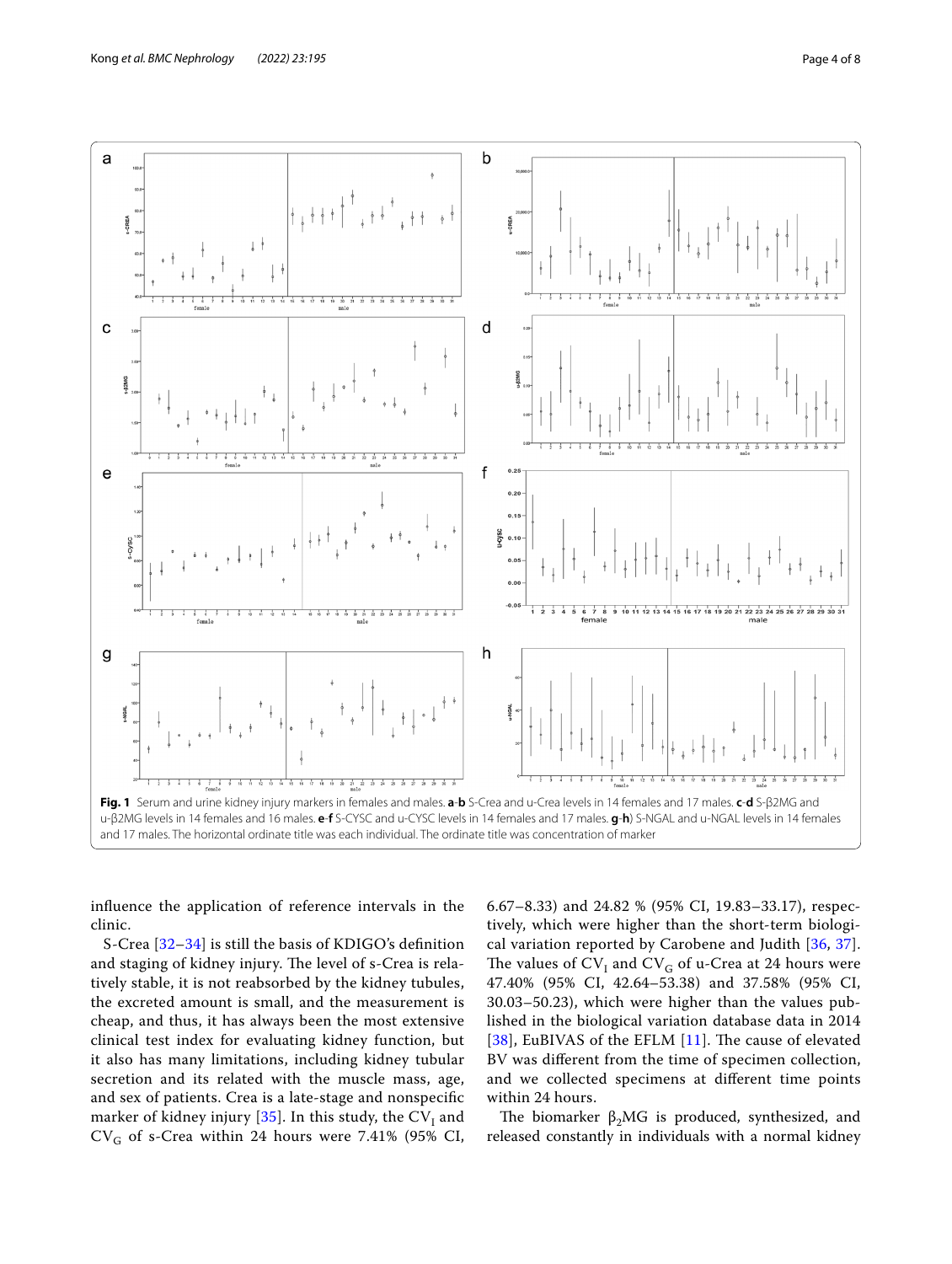|                             | $Male(N=17)$<br>mean (SD) | Female $(N=14)$<br>mean (SD) | P-value |
|-----------------------------|---------------------------|------------------------------|---------|
| Age, year                   | 33.94(11.44)              | 31.07(9.83)                  | 0.465   |
| BMI, $kg/m2$                | 24.01(2.08)               | 21.31(2.80)                  | < 0.01  |
| Systolic pressure,<br>mmHq  | 117(12)                   | 108(11)                      | 0.074   |
| Diastolic pressure,<br>mmHq | 75(7)                     | 73(7)                        | 0.690   |
| Heart rate, bpm             | 74(9)                     | 68(9)                        | 0.104   |
| S-Crea, umol/L              | 83.74 (9.70)              | 51.40 (9.95)                 | < 0.001 |
| S-β2MG, ug/L                | 2.03(0.48)                | 1.59(0.32)                   | < 0.001 |
| S-CYSC, mg/L                | 0.99(0.13)                | 0.78(0.13)                   | < 0.001 |
| S-NGAL, mol/L               | 97.00 (44.55)             | 74.10 (24.02)                | < 0.001 |
| u-Crea, umol/L              | 12133.41 (9331.81)        | 9301.20 (6516.58)            | < 0.05  |
| u-CYSC, mg/L                | 0.03(0.03)                | 0.06(0.05)                   | < 0.01  |
| u-β2MG, ug/L                | 0.14(0.20)                | 0.07(0.05)                   | < 0.01  |
| u-NGAL, mol/L               | 27.88 (26.53)             | 38.10 (36.12)                | < 0.05  |
|                             |                           |                              |         |

<span id="page-4-0"></span>**Table 1** Characteristics and concentration levels of the kidney injury markers in male and female group

function, and it is then reabsorbed and decomposed through glomerular fltration and in proximal kidney tubules (99%). Although the  $β_2MG$  content in the urine of normal people is very small,  $β_2MG$  is related to many disease processes. s- $\beta_2 MG$  and u- $\beta_2 MG$  concentrations are increased in many disease conditions; thus, this might limit the usefulness of  $β_2MG$  as a biomarker for diagnosis. The levels of s-β<sub>2</sub>MG and u-β<sub>2</sub>MG *in vivo* are reliable and easy to detect. Several studies have analyzed the ability of  $β_2MG$  to be used for the evaluation of kidney function and have reported that  $β_2MG$  is superior to s-Crea in detecting changes in kidney function [\[39](#page-7-25)].  $β_2MG$  has been used not only to evaluate kidney tubular function, but also to monitor glomerular function. In this study, the CV<sub>I</sub> and CV<sub>G</sub> of s- $\beta_2$ MG and u- $\beta_2$ MG were 10.27% (95% CI, 9.22–11.60), 17.41 (95% CI, 13.86– 23.40), 53.00% (95% CI, 47.46–60.03) and 32.17% (95% CI, 25.62–43.24), respectively. The  $CV_I$  of s- $\beta_2 MG$  was higher than the online number reported in 2014 [[38\]](#page-7-24), and there was a consistency in the CV<sub>G</sub>. The BV of u- $\beta_2 MG$ has not been reported.

<span id="page-4-1"></span>**Table 2** Concentration levels of the kidney injury markers in serum and urine samples at different time points at 95% confidence interval

| Items                       | Groups | 0:00                          | 4:00                           | 8:00                            | 12:00                          | 16:00                         | 20:00                          | P-value |
|-----------------------------|--------|-------------------------------|--------------------------------|---------------------------------|--------------------------------|-------------------------------|--------------------------------|---------|
| S-CREA, umol/L              | All    | 68.00(61.66-74.34)            | 68.73(62.92-74.53)             | 69.13(62.95-75.31)              | 67.35(58.88-75.83)             | 71.9(65.14-78.67)             | 69.69(63.30-76.09)             | 0.961   |
|                             | Male   | 81.94(77.15-86.74)            | 81.79(77.88-85.71)             | 82.82(78.88-86.76)              | 84.82(78.41-91.24)             | 87.05(82.82-91.29)            | 84.00(79.94-88.06)             | 0.774   |
|                             | Female | 51.07(46.98-55.16)            | 52.86(49.18-56.53)             | 52.50(47.69-57.31)              | 46.14(38.20-54.09)             | 53.50(48.54-58.46)            | 52.32(47.66-56.98)             | 0.624   |
| S-β2MG, ug<br>/L            | All    | 1.82(1.65-1.99)               | $1.97(1.81 - 2.12)$            | $1.87(1.72 - 2.02)$             | $1.77(1.57-1.97)$              | $1.76(1.61 - 1.91)$           | 1.82(1.66-1.97)                | 0.391   |
|                             | Male   | $2.01(1.75 - 2.27)$           | 2.13(1.90-2.36)                | $2.04(1.81 - 2.27)$             | 2.04(1.80-2.29)                | $1.94(1.72 - 2.17)$           | 2.02(1.82-2.23)                | 0.770   |
|                             | Female | 1.59(1.44-1.73)               | 1.76(1.63-1.90)                | $1.66(1.54 - 1.78)$             | $1.44(1.20-1.68)$              | $1.54(1.41 - 1.68)$           | $1.56(1.39-1.73)$              | 0.160   |
| S-CYSC, mg/L                | All    | $0.90(0.85 - 0.95)$           | $0.93(0.89 - 0.98)$            | $0.89(0.84 - 0.94)$             | $0.85(0.78 - 0.93)$            | $0.90(0.84 - 0.95)$           | $0.92(0.87 - 0.98)$            | 0.694   |
|                             | Male   | $0.98(0.91 - 1.05)$           | $1.00(0.94 - 1.05)$            | $0.98(0.93 - 1.03)$             | $0.97(0.92 - 1.03)$            | $1.00(0.94 - 1.06)$           | 1.03(0.97-1.09)                | 0.744   |
|                             | Female | $0.80(0.76 - 0.85)$           | $0.85(0.81 - 0.90)$            | $0.78(0.71 - 0.86)$             | $0.71(0.59 - 0.83)$            | $0.77(0.72 - 0.82)$           | $0.79(0.75 - 0.83)$            | 0.157   |
| S-NGAL, mol/L               | All    | 82.69(67.81-97.58)            | 84.50(71.83-97.17)             | 92.77(79.43-106.12)             | 85.26(74.13-96.38)             | 84.06(73.98-94.15)            | 90.63(72.48-108.78)            | 0.621   |
|                             | Male   | 93.29(68.04-118.55)           | 94.59(73.47-115.70)            | 96.44(79.10-113.78)             | 96.21(81.44-110.97)            | 93.62(77.55-109.68)           | 107.82(77.25-<br>138.40)       | 0.803   |
|                             | Female | 69.82(60.36-79.28)            | 72.25(63.69-80.81)             | 88.32(67.12-109.53)             | 71.96(57.42-86.50)             | 72.46(64.62-80.31)            | 69.75(62.59-76.91)             | 0.618   |
| u-CREA, umol/L              | All    | 9430.92(7587.99-<br>11273.85) | 9425.18(7042.76-<br>11807.60)  | 13032.95(11101.06-<br>14964.84) | 14084.71(8782.35-<br>19387.06) | 8998.60(7131.55-<br>10865.64) | 10153.74(7908.49-<br>12398.99) | 0.082   |
|                             | Male   | 9966.59(7364.86-<br>12568.32) | 11798.23(8620.03-<br>14976.44) | 13208.53(11132.61-<br>15284.45) | 17793.56(9253.33-<br>26333.79) | 8570.53(6087.73-<br>11053.33) | 11463.03(8048.62-<br>14877.44) | 0.141   |
|                             | Female | 8780.46(6132.66-<br>11428.27) | 6543.61(3472.29-<br>9614.93)   | 12819.75(9269.24-<br>16370.26)  | 9581.11(4709.48-<br>14452.73)  | 9518.39(6610.78-<br>12426.01) | 8563.89(5922.95-<br>11204.83)  | 0.112   |
| $u$ - $\beta$ 2MG, ug<br>/L | All    | $0.10(0.05 - 0.14)$           | $0.11(0.05 - 0.16)$            | $0.12(0.07 - 0.18)$             | $0.12(0.05 - 0.19)$            | $0.10(0.04 - 0.17)$           | $0.10(0.06 - 0.13)$            | 0.650   |
|                             | Male   | $0.12(0.04 - 0.20)$           | $0.14(0.04 - 0.24)$            | $0.15(0.05 - 0.25)$             | $0.18(0.07 - 0.30)$            | $0.13(0.01 - 0.25)$           | $0.12(0.06 - 0.18)$            | 0.700   |
|                             | Female | $0.07(0.05 - 0.09)$           | $0.07(0.05 - 0.09)$            | $0.09(0.06 - 0.13)$             | $0.05(0.03 - 0.07)$            | $0.07(0.04 - 0.10)$           | $0.07(0.06 - 0.089)$           | 0.281   |
| u-CYSC, mg/L                | All    | $0.04(0.03 - 0.05)$           | $0.04(0.03 - 0.06)$            | $0.06(0.04 - 0.07)$             | $0.04(0.03 - 0.05)$            | $0.04(0.02 - 0.05)$           | $0.04(0.03 - 0.056)$           | 0.493   |
|                             | Male   | $0.03(0.02 - 0.04)$           | $0.04(0.02 - 0.05)$            | $0.04(0.03 - 0.05)$             | $0.04(0.02 - 0.05)$            | $0.02(0.01 - 0.04)$           | $0.03(0.02 - 0.05)$            | 0.601   |
|                             | Female | $0.05(0.04 - 0.07)$           | $0.05(0.02 - 0.08)$            | $0.08(0.05 - 0.11)$             | $0.04(0.02 - 0.07)$            | $0.05(0.03 - 0.08)$           | $0.06(0.04 - 0.08)$            | 0.331   |
| u-NGAL, mol/L               | All    | 26.71(18.03-35.39)            | 38.02(25.13-50.90)             | 31.42(20.28-42.56)              | 30.32(20.99-39.66)             | 32.18(22.13-42.23)            | 36.32(22.31-50.34)             | 0.887   |
|                             | Male   | 29.35(16.70-42.00)            | 19.53(13.39-25.67)             | 19.62(11.61-27.62)              | 28.23(16.40-40.07)             | 34.38(17.30-51.46)            | 36.15(20.33-51.96)             | 0.395   |
|                             | Female | 23.50(11.65-35.35)            | 60.46(37.66-83.27)             | 45.75(25.08-66.42)              | 32.86(17.60-48.11)             | 29.50(20.78-38.22)            | 36.54(11.43-61.64)             | 0.080   |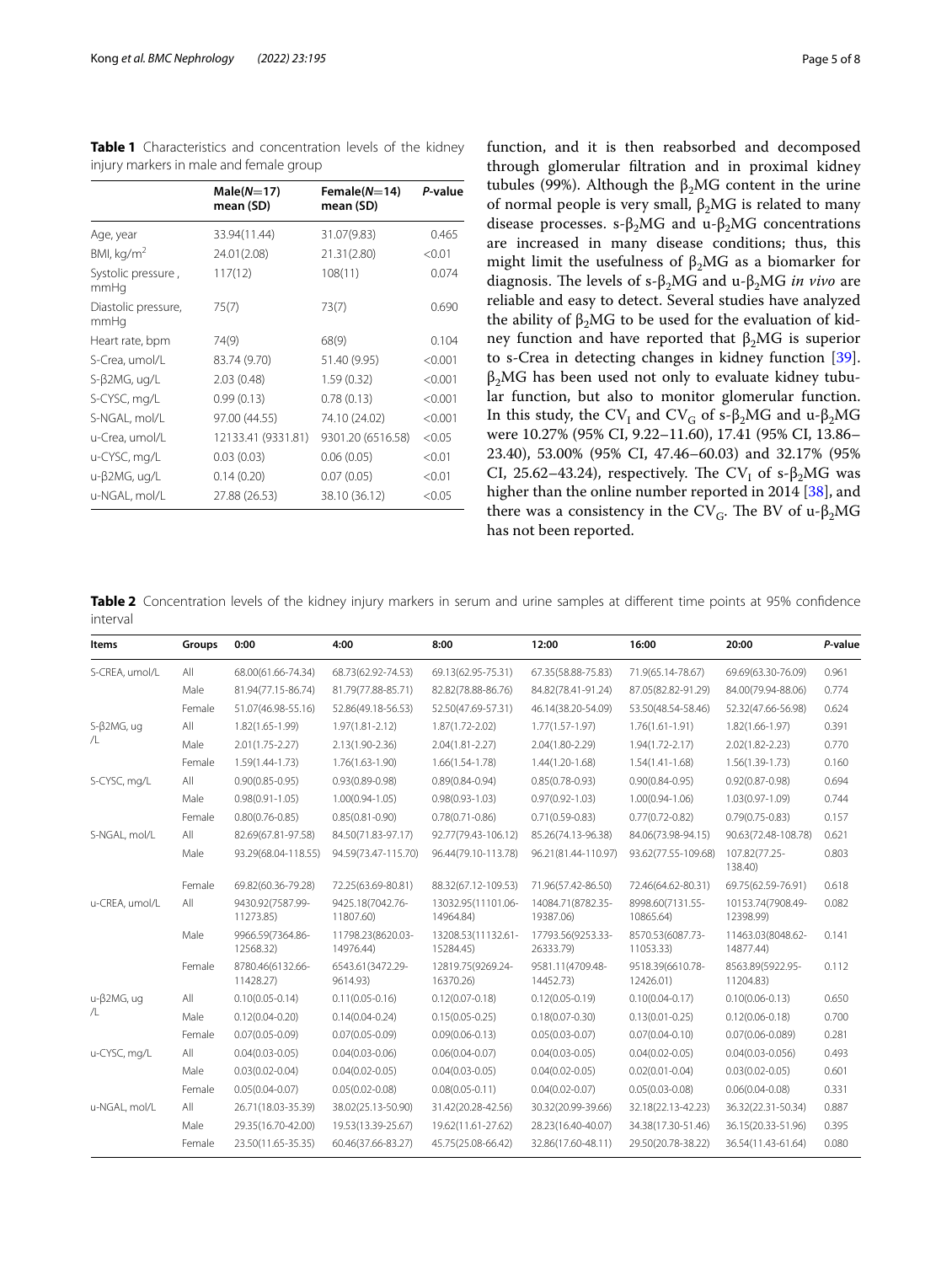| Items         | Group  | $CV_A\%$ (95%CI)    | CV <sub>1</sub> %(95%CI) | CV <sub>c</sub> %(95%Cl) | <b>RCV</b> | $\mathbf{I}$ |
|---------------|--------|---------------------|--------------------------|--------------------------|------------|--------------|
| s-Crea        | All    | 2.72 (2.53-2.93)    | 7.41 (6.67-8.33)         | 24.82 (19.83-33.17)      | 21.88      | 0.3          |
|               | Male   |                     | $6.91(6.02 - 8.11)$      | 7.93 (5.91-12.07)        |            |              |
|               | Female |                     | 7.84 (6.73-9.40)         | 14.05 (10.18-22.63)      |            |              |
| $s-\beta$ 2MG | All    | $2.52(2.34-2.72)$   | 10.27(9.22-11.60)        | 17.41(13.86-23.40)       | 29.31      | 0.59         |
|               | Male   |                     | 9.99 (8.63-11.86)        | 16.22 (11.98-25.11)      |            |              |
|               | Female |                     | 10.62 (9.10-12.74)       | 13.07 (9.47-21.05)       |            |              |
| s-CYSC        | All    | 2.91 (2.71-3.13)    | 4.70 (4.23-5.29)         | 14.07 (11.25-18.81)      | 15.32      | 0.33         |
|               | Male   |                     | 3.07 (2.68-3.61)         | 9.65 (7.18-14.68)        |            |              |
|               | Female |                     | 5.31 (4.54-6.38)         | $9.06(6.57 - 14.60)$     |            |              |
| s-NGAL        | All    | 2.65 (2.47-2.86)    | 11.64 (10.44-13.16)      | 22.20 (17.74-29.68)      | 33.09      | 0.52         |
|               | Male   |                     | 12.09 (10.44-14.35)      | 21.33 (15.88-32.46)      |            |              |
|               | Female |                     | 10.77 (9.21-12.96)       | 19.67 (14.26-31.69)      |            |              |
| u-Crea        | All    | $3.41(3.18 - 3.68)$ | 47.40(42.64-53.38)       | 37.58(30.03-50.23)       | 131.73     | 1.26         |
|               | Male   |                     | 45.23 (39.30-53.27)      | 29.96 (22.31-45.59)      |            |              |
|               | Female |                     | 50.50 (43.30-60.59)      | 46.45 (33.67-74.83)      |            |              |
| $u-\beta$ 2MG | All    | 29.41(27.34-31.82)  | 53.00 (47.46-60.03)      | 32.17 (25.62-43.24)      | 168.01     | 1.65         |
|               | Male   |                     | 52.02 (44.57-62.52)      | 25.68 (18.97-39.74)      |            |              |
|               | Female |                     | 53.31 (45.75-63.87)      | 34.01 (24.65-54.79)      |            |              |
| u-CYSC        | All    | 44.42(41.40-47.93)  | 59.85 (53.86-67.34)      | 57.80 (46.19-77.26)      | 206.59     | 1.04         |
|               | Male   |                     | 44.25 (38.54-51.96)      | 52.13 (38.82-79.34)      |            |              |
|               | Female |                     | 64.09 (54.90-77.02)      | 52.94 (38.38-85.29)      |            |              |
| u-NGAL        | All    | 8.33 (7.73-9.02)    | 61.82 (55.22-70.22)      | 24.46 (19.54-32.69)      | 172.90     | 2.53         |
|               | Male   |                     | 64.37 (55.51-76.61)      | 21.72 (16.18-33.05)      |            |              |
|               | Female |                     | 58.93 (49.95-71.88)      | 22.56 (16.36-36.35)      |            |              |

<span id="page-5-0"></span>**Table 3**  $\text{CV}_{\text{A}}$ , CV<sub>I</sub>, CV<sub>G</sub>, RCV, and II of kidney injury markers within 24 h at 95 % confidence interval

CYSC is a cysteine protease inhibitor protein produced by nucleated cells, it was superior to other kidney injury markers for not being afected by age, sex, body weight, and infammation. It is reported that CYSC used to detect AKI earlier than Crea [[40](#page-7-26)]. In recent years, CYSC has been proven to be a potential new early biomarker and an independent predictor of mortality in AKI. In this study, the  $CV_{\text{I}}$  and  $CV_{\text{G}}$  of s-CYSC were 4.70% (95% CI, 4.23– 5.29) and 14.07% (95% CI, 11.25–18.81), respectively, and the results were similar to those published on the web-site [\[11](#page-7-2), [38](#page-7-24)]. The  $CV_{I}$  and  $CV_{G}$  of u-CYSC were 59.85% (95% CI, 53.86-67.34) and 57.80% (95% CI, 46.19-77.26), respectively. CYSC can be freely fltered by the glomerulus and is completely reabsorbed and decomposed in the proximal kidney tubules; however, it cannot be secreted into the lumen by the kidney tubules. Therefore, a large amount of CYSC does not appear in urine. The urine CYSC content in our study was very small or not, and we estimated BV by very low urinary CYSC levels.

NGAL has been recently used as a biomarker for the early diagnosis of AKI. It has the advantages of early, rapid, highly specifc, and sensitive detection, which are less afected by other factors, and has attracted some attention in the field  $[7, 41]$  $[7, 41]$  $[7, 41]$  $[7, 41]$  $[7, 41]$ . NGAL is considered a

"troponin of the kidney" [[42](#page-7-28), [43\]](#page-7-29) because of its excellent performance for the early detection of AKI after surgery. In this study, the  $CV_{I}$  and  $CV_{G}$  of s-NGAL and u-NGAL were 11.64% (95% CI, 10.44–13.16) and 22.20% (95% CI, 17.74–29.68) and 61.82% (95% CI, 55.22–70.22) and 24.46% (95% CI, 19.54–32.69), respectively. The EFLM has not published a report on the BV of NGAL and this study flls this gap.

RCV is a statistical concept introduced in clinical judgment of two consecutive test results. When evaluating the change of test results, the numerical change of the results should be the sum of the inherent changes of the two test results. When assessing the changes in the test results, when the diference between the consecutive test results exceeded the RCV, the change in the results remained clinically signifcant even though the results were still within the reference interval. If the two test results are less than the RCV value of the laboratory, even if beyond the reference value range, it is not necessary to determine the abnormal results immediately, it is recommended to review in a few days. In this study, the RCV of kidney injury markers s-Crea, s-β2MG, s-CYSC, s-NGAL, u-Crea, u-β2MG, s-CYSC and u-NGAL were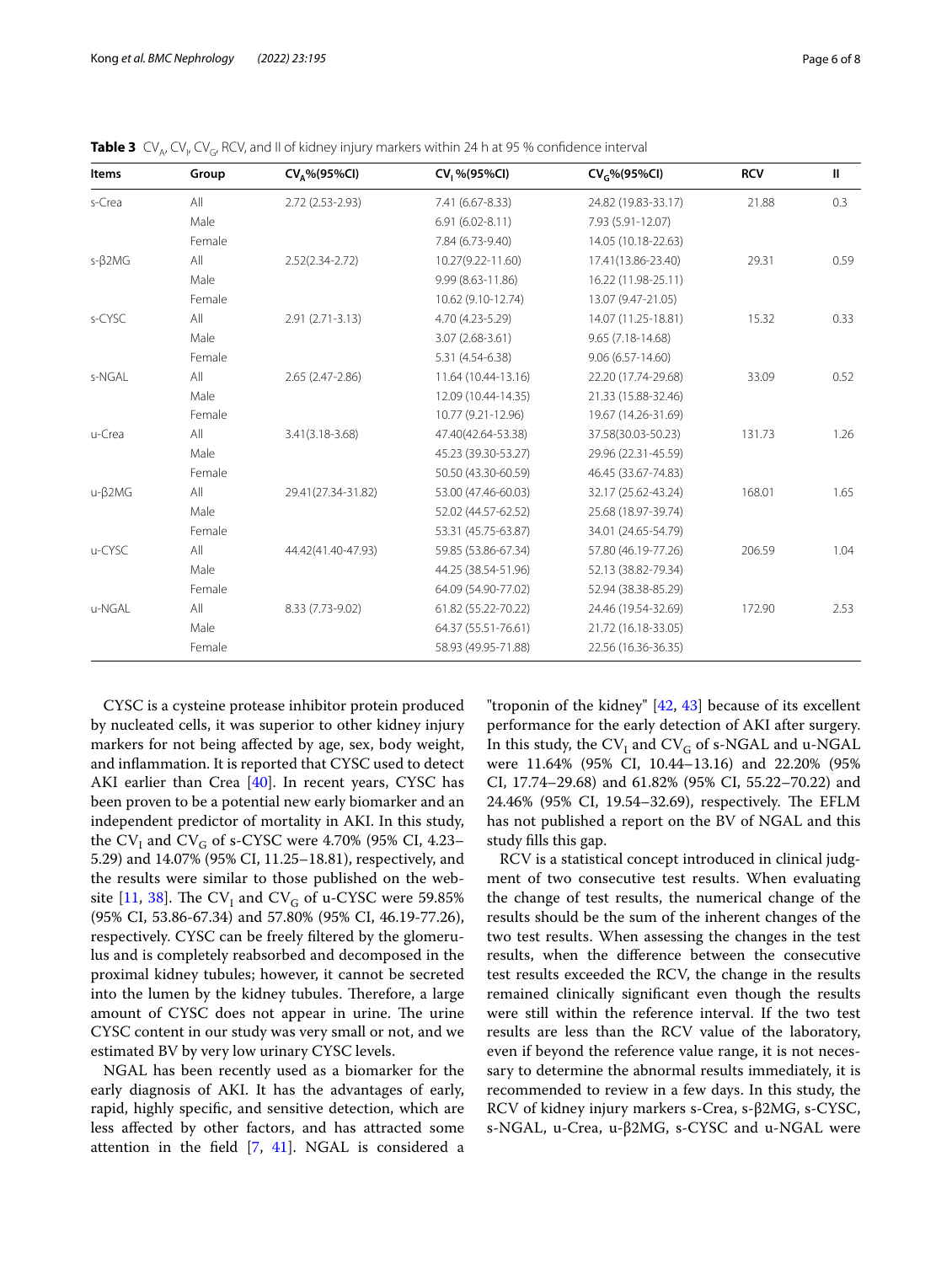21.88%, 29.31%, 15.32%, 33.09%, 131.73%, 168.01%, 206.59%, 172.90%.

 $II = CV_I / CV_G$ . When II> 1.4, it means that the individual specifcity of the test item is low, the variation between individuals is less than the variation of individuals themselves, and any small change in the patient's physiological state immediately exceeds the reference value range, indicating that the reference value range can be used to evaluate the continuous change in individual results, which is suitable for population screening. When II<0.6, it means that the individual specifcity of the test item is high, the variation between individuals is greater than the variation of individuals themselves, and the reference value of the reference interval is limited. As a result, the test results of patients with abnormal results often fall within the reference interval representing the variation between individuals. The results of this study showed that the serum marker II value of kidney injury were less than 0.6, and the urine marker II value was greater than 1.0.

This study had some limitations. First, the evaluation of the short-term biological variation in markers was performed using in young healthy individuals within 24 hours. The differences in biological variation with respect to markers between children and the elderly or between individuals of diferent nationalities, specifc disease statuses, detection methodologies and regions were not considered. Second, this study did not stratifed for age and was biased towards young adults. Third, this study did not adjusted for urinary Crea. Further studies are needed.

## **Conclusions**

This study followed a rigorous protocol from 31 healthy subjects with narrow BV, providing the basis for biological variants in kidney injury markers s-Crea, s-β2MG, s-CYSC, s-NGAL, u-Crea, u-β2MG, u-CYSC and u-NGAL within 24 hours in healthy populations. The data of our study showed lower serum  $\mathrm{CV}_\mathrm{I}$  than urine  $CV_{I}$ , serum  $CV_{G}$  higher than  $CV_{I}$ , and urine  $CV_{G}$  lower than  $\mathrm{CV}_\mathrm{I}\text{.}$  Urine marker II for kidney injury is higher than serum marker and is suitable for evaluating clinical decision-making with a population-based reference interval, while serum is more reasonable to evaluate them clinically using an individual-based reference interval or RCV.

#### **Abbreviations**

AKI: Acute kidney injury; CKD: Chronic kidney disease; GFR: Glomerular filtration rate; s-Crea: Serum creatinine; s-β2MG: Serum β2-microglobulin; s-CYSC: Serum cystatin C; s-NGAL: Serum neutrophil gelatinase-associated lipocalin; u-Crea: Urine creatinine; u-β2MG: Urine β2-microglobulin; u-CYSC: Urine cystatin C; u-NGAL: Urine neutrophil gelatinase-associated lipocalin; CVA: Analytical variation; CVI: Within-subject biological variation; CVG: Between-subject biological variation; II: Individual index; RCV: Reference change value; KDIGO:

Kidney Disease Improving Global Outcomes; EFLM: European Federation of Clinical Chemistry and Laboratory Medicine.

### **Acknowledgements**

The authors would like to thank Heng-Jian Huang from the Department of Laboratory Medicine, West China Hospital, Sichuan University, Chengdu 610041, China, for his help in conducting this research.

#### **Authors' contributions**

Li-Rui Kong drafted the manuscript and designed this work. Fei Wei, Da-Hai He and Chao-Qiong Zhou revised the manuscript. Hong-chuan Li, Feng Wu, Yu Luo, Jian-wei Luo, Qianrong Xie and Hai Peng collected the data. Yan Zhang designed this work and analyzed the data. All authors approved the fnal manuscript and agreed to be accountable for all aspects of the work.

#### **Funding**

This research was funded by the Project of Sichuan Provincial Department of science and technology (2020YFS0096) and the Project of Chengdu medical scientifc (2021192).

## **Availability of data and materials**

The datasets used and analysed during the current study are available from the corresponding author on reasonable request.

#### **Declarations**

#### **Ethics approval and consent to participate**

The research was approved by the Ethics Committee of Chengdu Pidu District Hospital of Traditional Chinese Medicine, and written informed consent was obtained from each participant. All methods were carried out in accordance with relevant guidelines and regulations.

#### **Consent for publication**

All participants agreed to the publication of the article.

#### **Competing interests**

There are no competing interests to declare.

#### **Author details**

<sup>1</sup> Traditional Chinese Medicine Hospital of Pidu District, No. 342, South Street, Pidu District, Chengdu, Sichuan 611730, People's Republic of China. <sup>2</sup> Clinical Laboratory of Qinghai Provincial People's Hospital Xining, Xining, Qinghai 810006, People's Republic of China.

### Received: 15 December 2021 Accepted: 5 May 2022 Published online: 24 May 2022

#### **References**

- <span id="page-6-0"></span>1. Susantitaphong P, et al. World incidence of AKI: a meta-analysis. Clin J Am Soc Nephrol. 2013;8:1482–93. <https://doi.org/10.2215/CJN.00710113>.
- <span id="page-6-1"></span>2. Yang L, et al. Acute kidney injury in China: a cross-sectional survey. Lancet. 2015;386:1465–71. [https://doi.org/10.1016/S0140-6736\(15\)00344-X](https://doi.org/10.1016/S0140-6736(15)00344-X).
- <span id="page-6-2"></span>3. Xu X, et al. Epidemiology and clinical correlates of AKI in Chinese hospitalized adults. Clin J Am Soc Nephrol. 2015;10:1510–8. [https://doi.org/10.](https://doi.org/10.2215/CJN.02140215) [2215/CJN.02140215](https://doi.org/10.2215/CJN.02140215).
- <span id="page-6-3"></span>4. Khwaja A. KDIGO clinical practice guidelines for acute kidney injury. Nephron Clin Pract. 2012;120:c179-184. [https://doi.org/10.1159/00033](https://doi.org/10.1159/000339789) [9789](https://doi.org/10.1159/000339789).
- <span id="page-6-4"></span>5. Haixia Li, C. Z., Guobin Xu. Distribution of serum cysteine protease inhibitor C and creatinine in healthy population and its evaluation of glomerular fltration function in patients with chronic kidney disease. Chin J Lab Med. 2006;11:970–74[.https://doi.org/10.3760/j:issn:1009-9158.](https://doi.org/10.3760/j:issn:1009-9158.2006.11.004) [2006.11.004](https://doi.org/10.3760/j:issn:1009-9158.2006.11.004).
- <span id="page-6-5"></span>6. Jeon YL, Kim MH, Lee WI, Kang SY. Cystatin C as an early marker of diabetic nephropathy in patients with type 2 diabetes. Clin Lab. 2013;59:1221–9.<https://doi.org/10.7754/clin.lab.2013.120804>.
- <span id="page-6-6"></span>7. Haase M, et al. Accuracy of neutrophil gelatinase-associated lipocalin (NGAL) in diagnosis and prognosis in acute kidney injury: a systematic